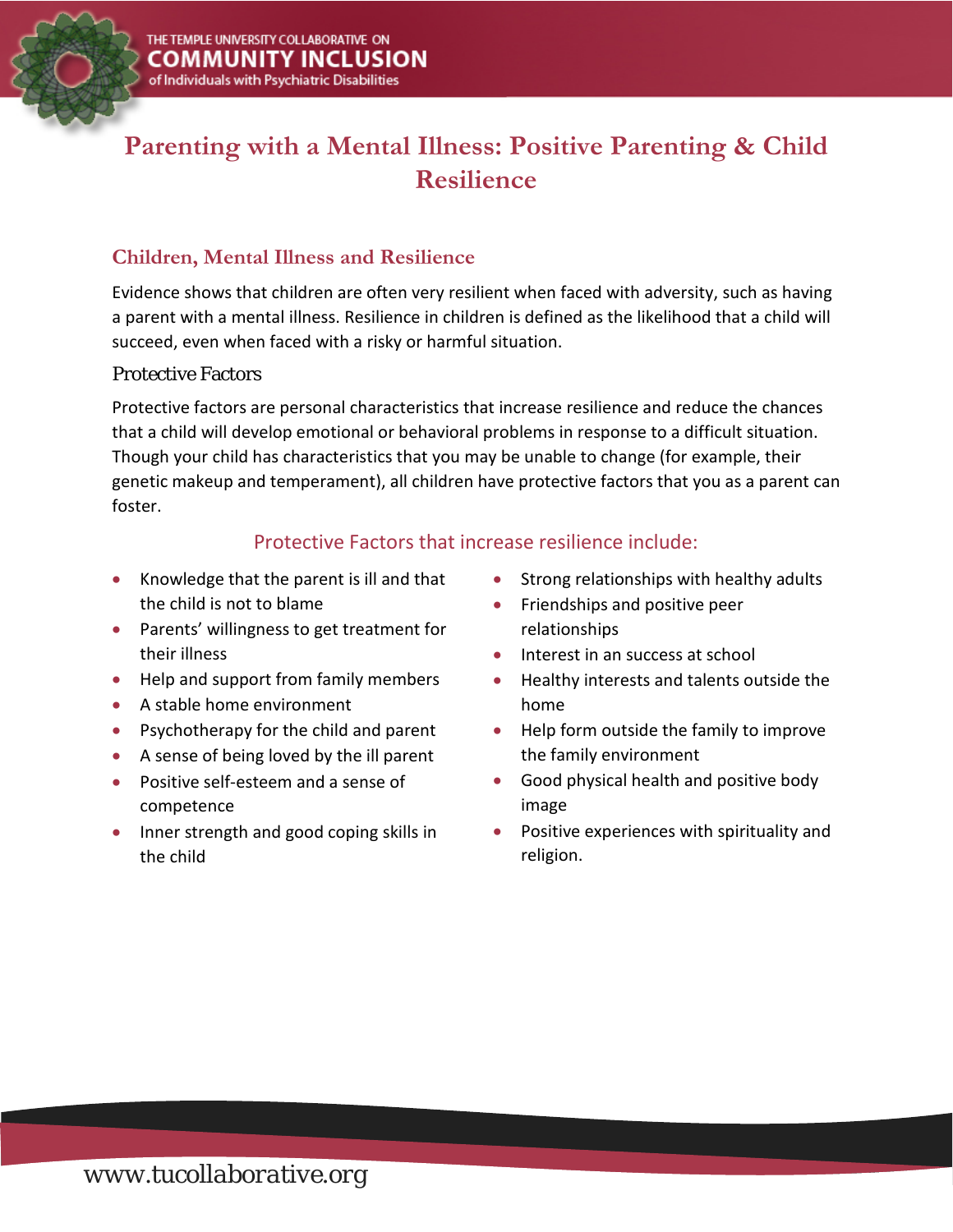### What Can I Do as a Parent?

- 1. Talk openly to your child about your mental illness in an age-appropriate manner. Make sure your child knows that he/she is not to blame for your illness. Listen to your child's concerns and give your child ample opportunity to express his/her feelings. Make clear to your child that you are seeking treatment and working towards recovery. The Mental Health Association of Southeastern Pennsylvania has an online resource with tips on [how to](http://www.mhasp.org/coping)  [discuss your mental illness with your child](http://www.mhasp.org/coping) (mhasp.org/coping).
- 2. Help your child with homework and encourage them in school. Get to know teachers, be involved in your child's school and monitor your child's attendance. A strong educational foundation and increased parent involvement in education leads to better health for your child.
- 3. Encourage extracurricular activities for your child. Foster their talents. This will help to increase your child's self-esteem.
- 4. Develop a network of friends and family that you and your child can rely on. Allowing friends and family to help with some activities, such as housework and transportation, will give you and your child more time to seek treatment or spend time together. If you are a part of a religious organization, encourage your child to become involved in the religious community and to develop his or her sense of spirituality.
- 5. Take a parenting skills course or attend a parenting support group. Studies show that selfhelp groups and support groups can speed your recovery. Your local Mental Health Association can direct you to groups for parents with mental illnesses. Even if there is not a group specifically designed for parents, attending a self-help or support group on mental illness can be very beneficial.
- 6. Promote positive experiences with your child. Take time to play with your child. Participate in activities together to stay connected as a family. These experiences will strengthen family relationships and help your child to weather the difficult times. As much as possible, avoid exposing children to hostility between yourself and your partner or others.
- 7. Formulate a childcare plan, advance directives, a wellness plan, or all of these plans in the event that you need to be hospitalized. As a parent, you should create a childcare plan that specifies the names and contact information of people who have agreed to care for your child or children in the event of an emergency. Go over these plans with your child, especially the child care plan, so that your child or children know what to expect in the event of an acute episode of your illness. Learn more about care planning by using the resources listed at the end.
- 8. Encourage your child to develop healthy friendships of his or her own. Welcome your child's friends in your home and teach your child how to nurture these relationships.
- 9. If necessary, encourage your child to talk to a psychotherapist or include him or her in your psychotherapy. This will give your child an opportunity to express his fears and concerns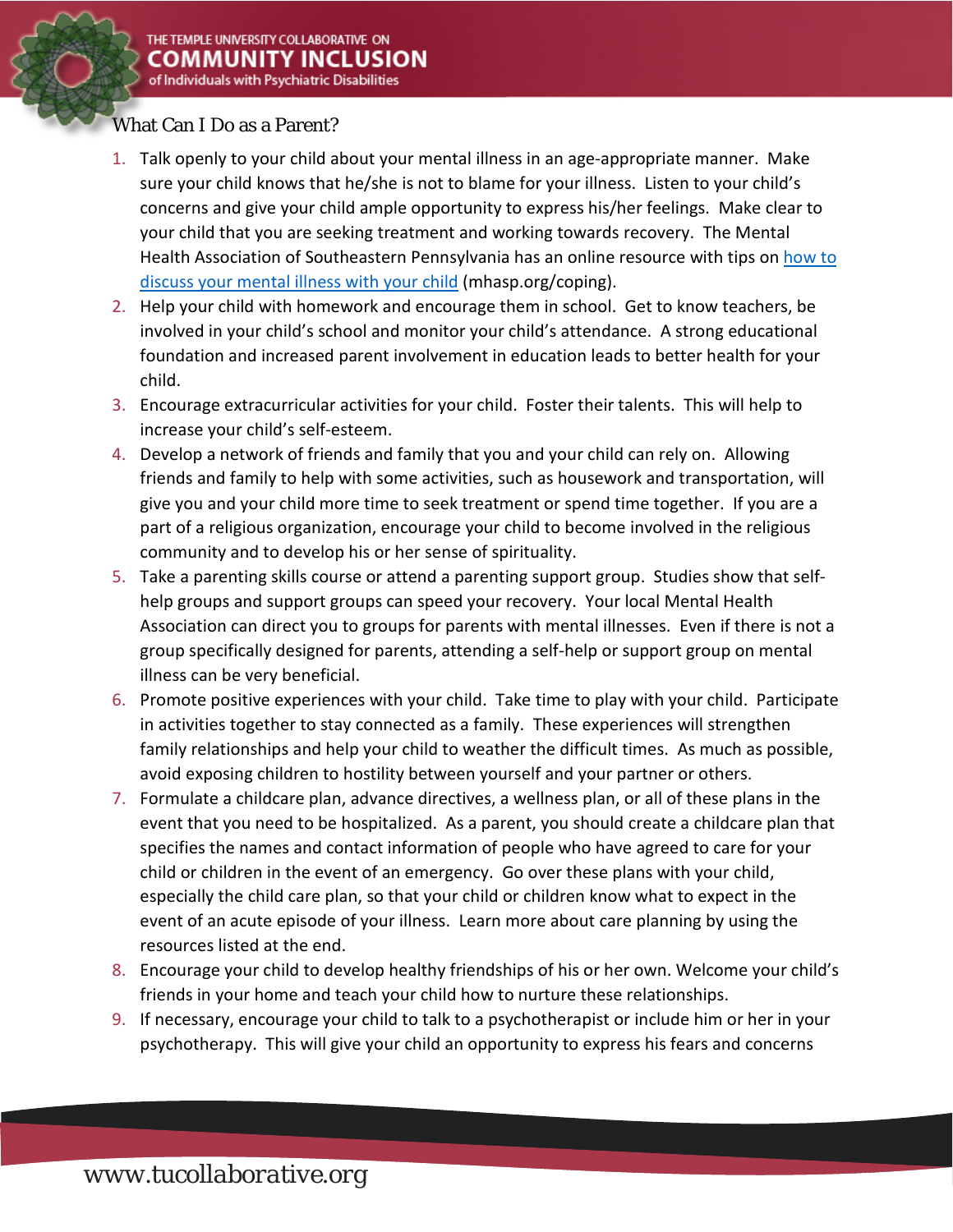related to your mental illness, and will give him a non-judgmental environment in which to seek support.

10. Remember, first and foremost, that you are the parent, and that your child needs you to be the primary caregiver. Do not force your child to take on a caregiving role for which he or she is not prepared.

#### Special Considerations for Adolescents

Children who are realistic about their parent's illness, who can articulate strategies to offset its impact on their own lives, and who believe that their actions make a difference, are more likely to be resilient. Once children reach adolescence, they are more able to address a parent's mental illness in depth. Their capacity for reflection and self-understanding is greater. They may develop a fear of getting sick with a mental illness themselves. They may also have a fear of being shamed or distanced by their peers due to the stigma of their parent's mental illness.

Some ways that you can protect your adolescent from susceptibility to mental illness are:

- Help adolescents develop and maintain relationships with friends, family and caregiving adults. Be sensitive to how easily embarrassed teens are in front of their peers and avoid being around their friends when you are having acute difficulties.
- Help them be successful in school and in the community.
- Talk openly about their concerns of developing a mental illness themselves and help them to get information about mental illness.
- Help develop understanding about what they have experienced in the family and obtain support for them outside the home if needed.

### **Conclusion**

There is a risk that a child can experience and emotional or behavioral problem as a result of his parent's mental illness. But this risk is substantially greater when the mental illness is accompanied by other negative events and circumstances. A parent's mental illness alone is not a predictor of childhood mental illness. When parents are proactive in building their child's protective resources, there is a strong likelihood that the child will grow up healthy and show resilience in the face of adversity.

#### *www.tucollaborative.org*

*The contents of this factsheet were developed under a grant from the National Institute on Disability, Independent Living, and Rehabilitation Research (NIDILRR grant number*  #90RT5021-02-00). NIDILRR is a Center within the Administration for Community Living (ACL), Department of Health and Human Services (HHS). The contents of this factsheet *do not necessarily represent the policy of NIDILRR, ACL, HHS, and you should not assume endorsement by the Federal Government.*